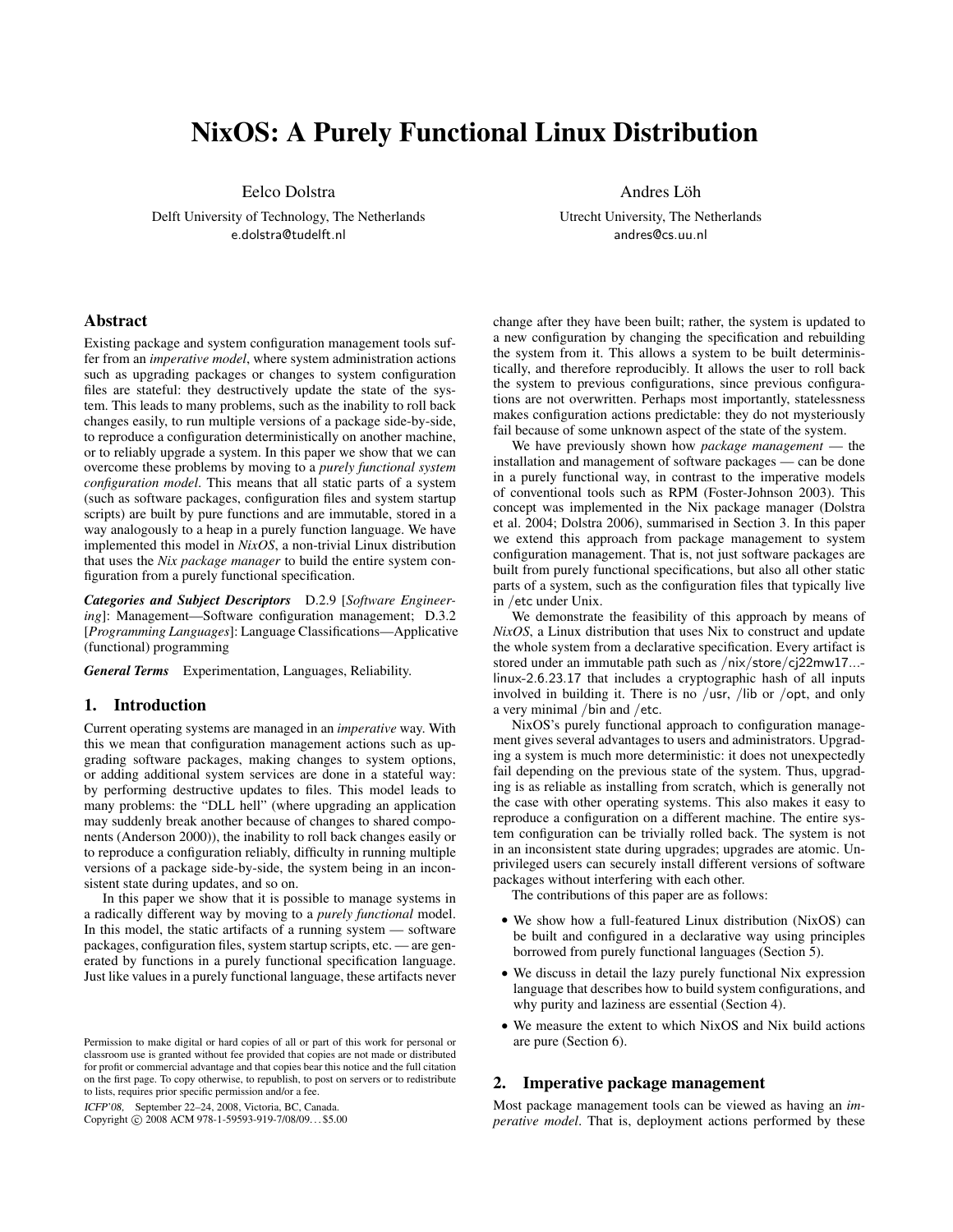tools are stateful; they destructively update files on the system. For instance, most Unix package managers, such as the Red Hat Package Manager (RPM) (Foster-Johnson 2003), Debian's apt and Gentoo's Portage, store the files belonging to each package in the conventional Unix file system hierarchy, e.g. directories such as /bin. Packages are upgraded to newer versions by overwriting the old versions. If shared components are not completely backwardscompatible, then upgrading a package can break other packages. Upgrade actions or uninstallations cannot easily be rolled back. The Windows registry is similarly stateful: it is often impossible to have two versions of a Windows application installed on the same system because they would overwrite each other's registry entries.

Thus, the filesystem (e.g., /bin and /etc on Unix, or C: $\setminus$ Windows\System32 on Windows) and the registry are used like mutable global variables in a programming language. This means that there is no referential transparency. For instance, a package may have a filesystem reference to some other package, e.g. /usr/bin/perl. But this reference does not point to a fixed value; the referent can be updated at any point, making it hard to give any assurances about the behaviour of the packages that refer to it. For instance, upgrading some application might trigger an upgrade of /usr/bin/perl, which might cause other applications to break. This is known as the "DLL hell" or "dependency hell".

Statefulness also makes it hard to support multiple versions of a package. If two packages depend on conflicting versions of /usr/bin/perl, we cannot satisfy both at the same time. Instead, we would have to arrange for the versions to be placed under different filenames, which requires explicit actions from the packager or the administrator (e.g., install a Perl version under /usr/local/perl-5.8). This also applies to configuration files. For instance, running two instances of an Apache web server might require cloning and tweaking configuration files, control scripts, and so on.

Likewise, building a package is a stateful operation. In RPM, the building of a binary package is described by a *spec file* that lists the build actions that must be performed to construct the package, along with metadata such as its dependencies. However, the dependency specification has two problems.

First, it is hard to guarantee that the dependency specification is *complete*. If, for instance, the package calls the python program, it will build and run fine on the build machine if it has the python package installed, even if that package is not listed as a dependency. However, on the end user machine python may be missing, and the package will fail unexpectedly.

Second, RPM dependency specifications are *nominal*, that is, they specify just the name (and possibly some version constraints) of each dependency, e.g. Requires: python  $\geq$  2.4. A package with this dependency will build on any system where python with a sufficiently high version is registered in RPM's database; however, the resulting binary RPM has no record of precisely *what* instance of python was used at build time, and therefore there is no way to deterministically reproduce it. Indeed, it is not clear how to bootstrap a set of source RPMs: one quickly runs into circular buildtime dependencies and incomplete dependency specifications.

Package managers like RPM are even more stateful when it comes to non-software artifacts such as configuration files in /etc. When a configuration file is installed for the first time, it is treated as a normal package file. On upgrades, however, it cannot be simply overwritten with the new version, since the user may have made modifications to it. There are many *ad hoc* (package-specific) solutions to this problem: the file can be ignored, hoping that the old one still works; it can be overwritten (making a backup of the old version), hoping that the user's changes are inessential; or a *postinstall script* (delivered as part of the package's meta-data) can attempt to merge the changes. Indeed, post-install scripts are frequently used to perform arbitrary, strongly stateful, actions.

Even worse, configuration changes are typically not under the control of a system configuration management tool like RPM at all. Users might manually edit configuration files in /etc or change some registry settings, or run tools that make such changes for them — but either way there is no trace of such actions. The fact that a running system is thus the result of many *ad hoc* stateful actions makes it hard to reproduce (part of) a configuration on another machine, and to roll back configuration changes.

Of course, configuration files could be placed under revision control, but that does not solve everything. For instance, configuration data such as files in /etc are typically related to the software packages installed on the system. Thus, rolling back the Apache configuration file may also require rolling back the Apache package (for instance, if we upgraded Apache, made some related changes to the configuration, and now wish to undo that change). Furthermore, changes to configuration files are often *actualised* in very different ways: a change to the Unix filesystem table /etc/fstab might be actualised by running mount -a to mount any new filesystems added to that file, while a change to the Apache web server configuration file httpd.conf requires running a command like /etc/init.d/apache reload. Thus any change to a configuration file, including a rollback, may require specific knowledge about additional commands that need to be performed.

In summary, all this statefulness comes at a high price to users:

- It is difficult to allow *multiple versions* of a package on the system at the same time, or to run multiple instantiations of a service (such as a web server).
- There is *no traceability*: the configuration of the system is a result of a sequence of stateful transformations that are not under the control of a configuration management system. This makes it hard to reproduce a configuration elsewhere. The lack of traceability specifically makes *rollbacks* much harder.
- Since configurations are the result of stateful transformations, there is *little predictability*. For instance, upgrading a Linux or Windows installation, as opposed to doing a clean reinstall, tends to be much more error-prone, precisely because the upgrade depends on the previous state of the system, while a clean reinstall has no such dependency.

These problems are similar to those caused by the lack of referential transparency in imperative programming languages, such as the difficulty in reasoning about the behaviour of functions in the presence of mutable global variables or I/O. Indeed, the absence of such problems is a principal feature of purely functional languages such as Haskell (Hudak 1989). In such languages, the result of a function depends only on its inputs, and variables are immutable. This suggests that the deployment problems above go away if we can somehow move to a *purely functional* way to store software packages and configuration data.

## 3. Purely functional package management

Nix (Dolstra et al. 2004; Dolstra 2006), the package manager underlying NixOS, has such a purely functional model. This means that packages are built by functions whose outputs in principle depend only on their function arguments, and that packages never change after they have been built.

*Nix expressions* Packages are built from *Nix expressions*, a dynamically typed, lazy, purely functional language. The goal of Nix expressions is to describe graphs of build actions called *derivations*. A derivation consists of a build script, a set of environment variables, and a set of dependencies (other derivations). A package is built by recursively building the dependencies, then invoking the build script with the given environment variables.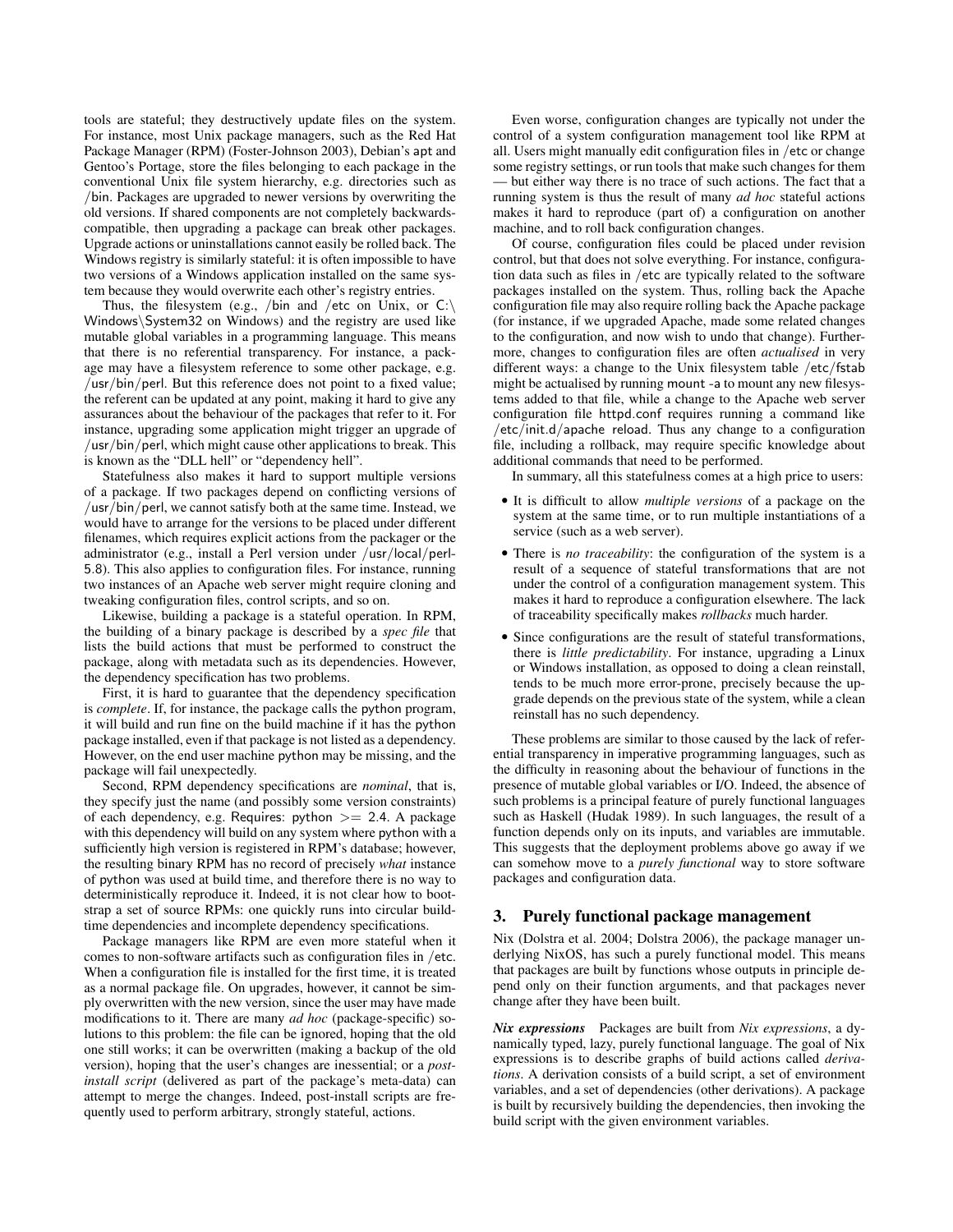```
\{stdenv, fetchurl, ghc, X11, xmessage\}: 1
let version = "0.5"; in
stdenv.mkDerivation \boxed{2} (rec {
 name = "xmond-\$(version]';
  src = fetchur1.
    url = "http://hackage.haskell.org/.../${name}.tar.gz";
    sha256 = "cfcc4501b000fa740ed35a5be87dc012...";
  };
  buildInputs = [ghc X11]; 3
  configurePhase = ' / 4
    substituteInPlace XMonad/Core.hs --replace \
      '"xmessage"' '"${xmessage}/bin/xmessage"' 5
    ghc --make Setup.lhs
    ./Setup configure --prefix="$out" 6
  '';
  buildPhase = ''
    ./Setup build
  '';
  install<br>Phase = \prime\prime./Setup copy
    ./Setup register --gen-script
  '';
 meta = \{ \overline{7} \}\overline{\text{description}} = "A tiling window manager for X";
  };
})
```


Figure 1 shows the Nix expression for the xmonad package, a tiling X11 window manager written in Haskell. This expression is a *function* that takes a set of arguments (declared at point  $\boxed{1}$ ) and returns a derivation (at  $[2]$ ). The most important data type in the Nix expression language is the *attribute set*, a set of name/value pairs, written as  $\{$  name<sub>1</sub> = value<sub>1</sub>; ...; name<sub>n</sub> = value<sub>n</sub>;  $\}$ . The keyword rec defines a recursive attribute set, i.e., the attributes can refer to each other. The syntax  $\{arg_1, ..., arg_n\}$ : body defines an anonymous function that must be called with an attribute set containing the specified named attributes.

The arguments of the xmonad function denote dependencies (stdenv, ghc, X11, and xmessage), as well as a helper function (fetchurl). stdenv is a package that provides a standard Unix build environment, containing tools such as a C compiler and basic Unix shell tools. X11 is a package providing the most essential X11 client libraries.

The function stdenv.mkDerivation is a helper function that makes writing build actions easier. Build actions generally have a great deal of "boiler plate" actions. For instance, most Unix packages are built by a standard sequence of commands: tar xf sources to unpack the sources,  $\sqrt{\text{configure -prefix}}$  - prefix to detect system characteristics and generate makefiles, make to compile, and make install to install the package in the directory prefix. mkDerivation is a function that captures this commonality, allowing packages to be written succinctly. For instance, Figure 2 shows the function that builds the xmessage package. The xmonad package, being Haskell-based, does not build in this standard way, so mkDerivation allows the various phases of the package build sequence to be overridden, e.g. configurePhase  $\boxed{4}$  specifies shell commands that configure the package. On the other hand, unpack-

```
{stdenv, fetchurl, pkgconfig, libXaw, libXt}:
stdenv.mkDerivation {
 name = "xmessage-1.0.2";
 src = fetchur1 {
   url = http://.../X11R7.3//xmessage-1.0.2.tar.bz2;
    sha256 = "1hy3n227iyrm323hnrdld8knj9h82fz6...";
  };
 buildInputs = [pkgconfig libXaw libXt];
};
```
Figure 2. xmessage.nix: Nix expression for xmessage

ing xmonad's source follows the convention, so it is not necessary to specify an unpackPhase — the default functionality provided by mkDerivation suffices. We emphasise that mkDerivation is just a function that abstracts over a common build pattern, not a language construct: functions that abstract over other build patterns can easily be written. For instance, the xmonad package makes use of Haskell's Cabal build system (http://haskell.org/cabal/). It therefore makes sense to extract the Cabal build commands (all the invocations of ./Setup) into a Cabal-specific wrapper around mkDerivation, thereby allowing the expression specific to xmonad to be reduced to the same conciseness as the xmessage example. Due to the functional nature of the Nix expression language, nearly all recurring patterns can be captured in functions in this way.

All attributes in the call to mkDerivation are passed as environment variables to the build script (except the meta attribute  $\boxed{7}$ , which is filtered out by the mkDerivation function). For instance, the environment variable name will be set to xmonad-0.5. For attributes that specify other derivations, the paths of the packages they build are substituted. For instance, the buildInputs environment variable (which is used by stdenv to generically set up other environment variables such as the C include file search path and the linker search path) will contain the paths to the ghc and X11 dependencies **3**. Likewise, the function fetchurl returns a derivation that downloads the specified file and verifies its content against the given cryptographic hash; thus, the environment variable src will hold the location of the xmonad source distribution, which the stdenv build script will unpack. (fetchurl may seem an impure function, but because the output is guaranteed to have a specific content by the cryptographic hash, which Nix verifies, it is pure as far as the purely functional deployment model is concerned.)

When invoking a build script to perform a derivation, Nix will set the special environment variable out to the intended location in the filesystem where the package is to be stored. Thus, xmonad is configured with a build prefix equal to the path given in out  $\overline{6}$ .

Since the expression that builds xmonad is a function, it must be called with concrete values for its arguments to obtain an actual derivation. This is the essence of the purely functional package management paradigm: the function can be called any number of times with different arguments to obtain different instances of xmonad. Just as multiple calls to a function in a purely functional language cannot "interfere" with each other, these instances are independent: for instance, they will not overwrite each other.

Figure 3 shows an attribute set containing several concrete derivations resulting from calls to package build functions. The attribute xmonad is bound to the result of a call to the function in Figure 1  $\overline{8}$ . Thus, xmonad is a concrete derivation that can be built. Likewise, the arguments are concrete derivations, e.g. xmessage is the result of a call to the function in Figure 2.

The end user can now install xmonad by doing

\$ nix-env -f all-packages.nix -i -A xmonad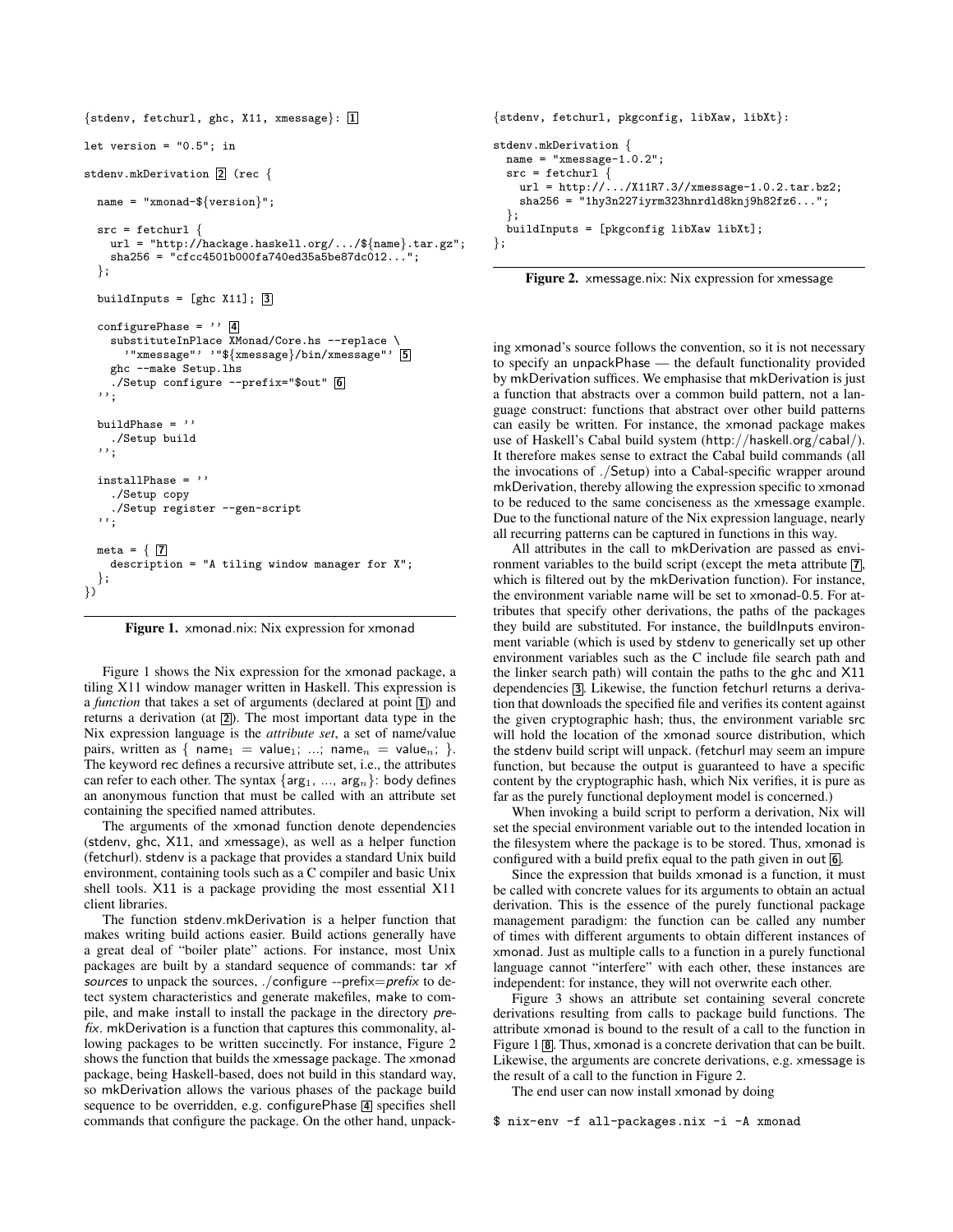```
rec {
  xmonad = import \ldots/xmonad.nix { 8}
    inherit stdenv fetchurl ghc X11 xmessage;
  };
  xmessage = import \ldots/xmessage.nix \{ \ldots \};
  ghc = ghc68;ghc68 = import ../development/compilers/ghc-6.8 {
    inherit fetchurl stdenv readline perl gmp ncurses m4;
    ghc = ghcboot;
  };
  ghcboot = ...;stdenv = ...;
  ...
}
```


which builds the xmonad derivation and all its dependencies, and ensures that the xmonad binary appears in the user's PATH in a way described below. Derivations that have been built previously are not built again. Other nix-env operations include -e to uninstall a package, and --rollback to undo the previous nix-env action.

Nix is available at http://nixos.org/, along with the Nix Packages collection (Nixpkgs), a large collection of Nix expressions for around 1350 packages.

*The Nix store* Build scripts only need to know that they should install the package in the location specified by the environment variable out, which Nix computes before invoking each package's build script. So how does Nix store packages? It must store them in a purely functional way: different instances of a package should not interfere, i.e., should not overwrite each other.

Nix accomplishes this by storing packages as immutable children of the *Nix store*, the directory /nix/store, with a filename containing a cryptographic hash of all inputs used to build the package. For instance, a particular instance of xmonad might be stored under

/nix/store/8dpf3wcgkv1ixghzjhljj9xbcd9k6z9r-xmonad-0.5/

where 8dpf3wcgkv1ixghzjhljj9xbcd9k6z9r is a base-32 representation of a 160-bit hash. The inputs used to compute the hash are all attributes of the derivation (e.g., the attributes at  $[2]$  in Figure 1, plus some default attributes added by the mkDerivation function). These typically include the sources, the build commands, the compilers used by the build, library dependencies, and so on. This is recursive: for instance, the sources of the compiler also affect the hash. Nix computes this path and passes it through the environment variable out to the build script.

Figure 4 shows a part of a Nix store containing xmonad and some of its build time and runtime dependencies. The solid arrows denote the existence of *references* between files, i.e., the fact that a file in the store contains the path of another store object. For instance, as is required for dynamically linked ELF executables (TIS Committee 1995), the xmonad executable contains the full path to the dynamic linker ld-linux.so.2 in the Glibc package.

Figure 4 also shows the notion of *profiles*, which enable atomic upgrades and rollbacks and allow per-user package management. Names that are slanted denote symlinks, with dotted arrows denoting symlink targets. The user has the directory  $/$ nix/var/nix/profiles/user/bin in her path. When a package is installed through nix-env -i, a pseudo-package called a *user environment* is automatically built that consists of symlinks to all installed packages for that user  $\boxed{11}$ . A symlink /nix/var/nix/profiles/usernumber  $\overline{10}$  is created to point to that user environment, and fi-



Figure 4. The Nix store, containing xmonad and some of its dependencies, and profiles

nally the symlink /nix/var/nix/profiles/user  $\boxed{9}$  is atomically updated to point at the former symlink. This makes the new set of packages appear in an atomic action in the user's PATH. A rollback is trivially done by flipping the symlink back (e.g. to /nix/var/nix/profiles/alice-14).

*Advantages* The purely functional approach has several advantages for package management:

- Nix prevents undeclared build time dependencies through the use of the store: since store paths are not in any default search paths, they will not be found.
- Nix detects runtime dependencies automatically by scanning for references, i.e., the hash parts of filenames. E.g., if the output of a build that had the path /nix/store/8dpf3wcg... xmonad-0.5 as a build-time dependency contains the string 8dpf3wcg..., then we know that it has a potential runtime dependency on this instance of xmonad. This is analogous to how the mark phase of a conservative garbage collector detects pointers in languages that do not have a formally defined pointer graph structure (Boehm 1993). Since the full dependency graph is known, we can reliably deploy a package to another machine by copying its *closure* under the references relation.
- Since packages are immutable, there is no DLL hell. For instance, if xmonad uses glibc-2.7, and the installation of some other package causes glibc-2.8 to be installed, it will not break xmonad: it will continue to link against glibc-2.7.
- Knowledge of the runtime dependency graph allows unused packages to be garbage collected automatically. The roots of the collector are the profile symlinks in Figure 4.
- Since actions such as upgrading or downgrading to a different version are non-destructive, the previous versions are not touched. Therefore, it is possible to roll back to previous versions (unless the garbage collector has explicitly been invoked in the meantime). Also, since upgrades and rollbacks are *atomic*, the user never sees a half-updated package; the system is never in an inconsistent state at any point during the upgrade.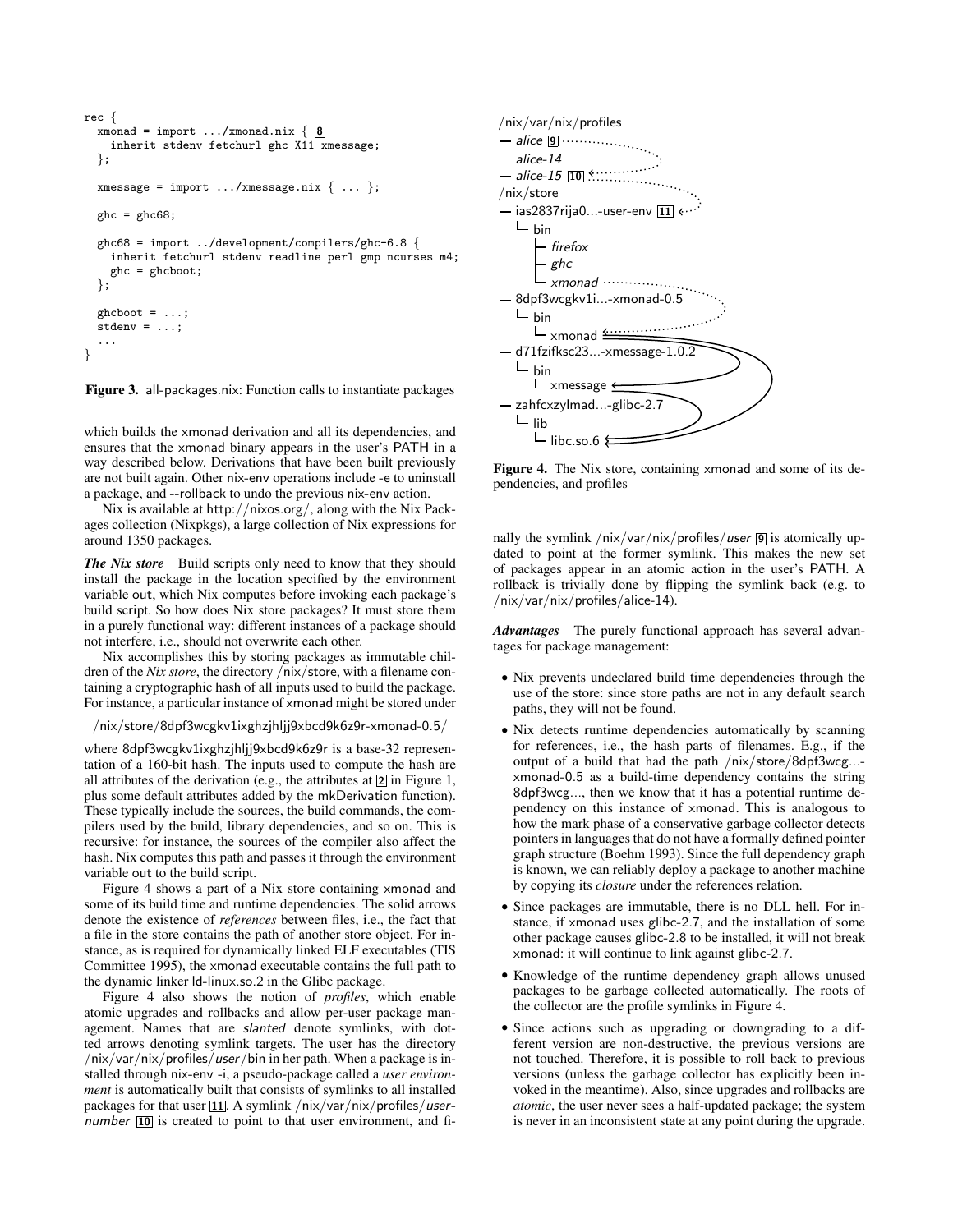```
expressions
e ::= x identifier<br>
\vert nat \vert str \vert uri \vert path literal
     nat | str | uri | path| [e
∗
         ] list
   | rec<sup>?</sup> \{b^*\}attribute set
   | let b
∗
in e
     e.x selection
     x : e | {fs<sup>?</sup>} : e<br>e e
                                   function
                                   application
     if e then e else e conditional
     with e; e inclusion
     (e) group<br>
e e e operat
                                   operator
     | !e negation
bindings
b ::= x = e;| inherit x
∗
| inherit (e) x
∗
formls
fs ::= x, fs |x|, xoperators
\bullet ::= == | != | && | || | -> | // | ~ | +
```
Figure 5. Syntax of the Nix expression language

- While the Nix model is in essence a *source deployment model* (since Nix expressions describe how to build software from source), purity allows transparent binary deployment as an optimisation. One can register with Nix that store paths are available for download at a remote machine (such as the Nixpkgs distribution site). Then, when Nix needs to build some path p, it checks whether p is available remotely. If so, it is downloaded in lieu of building. Otherwise, it is built normally. Thus, binary deployment is a simple optimisation of source deployment.
- A purely functional build language allows build-time variability in packages to be expressed in a natural way, and allows abstracting over common build patterns.
- Having a declarative specification of the system pays off particularly when performing upgrades that invalidate a large number of packages. For instance, an upgrade of GCC or the core C libraries might essentially require nearly the entire system to be rebuilt. On a smaller, but not less annoying scale, every upgrade of GHC requires all Haskell libraries to be rebuilt. These relations can not only easily be expressed in Nix – the upgrade path is also extremely painless, as the old versions remain usable in parallel for as long as desired. The system will always be consistent and the different versions do not interfere.

## 4. The Nix expression language

In this section, we formalise the syntax and semantics of the Nix expression language, and motivate why certain language features are essential to the language.

## 4.1 Syntax

The Nix expression language is a fairly simple, dynamically typed, purely functional language. Its syntax is shown in Figure 5. Next to the constructs shown, the language has a considerable number of built-in functions that syntactically are normal identifiers. We focus our description on the features that make the language special and well-suited for its task of describing packages.

There are a few base types: Booleans, natural numbers, strings, and paths. More complex types can be built using lists, attribute sets, and functions.

*String literals* String literals can be enclosed in double quotes ("string") or two single quotes (''string''). Both forms of strings can span multiple lines and allow *interpolation*: arbitrary expressions can be inserted into the middle of strings by writing  ${\frac{\sqrt{2}}{\sqrt{2}}}$  (such as at  $\overline{5}$  in Figure 1). Interpolations are desugared to string concatenations.

The second form, surrounded by two single quotes, is known as an *indented string*: Indentation is removed from an indented string in a clever way. Indented strings are very convenient for including shell scripts in a Nix expression. Shell language itself makes frequent use of quoting (with both single and double quotes) and escaping via \, but rarely contains the '' combination. Therefore, large chunks of shell scripts can be included in a Nix expression almost literally using indented strings.

As a third form of string literals, the Nix language supports URI literals. URIs according to RFC 2396 can be specified directly, without using quotes, as a convenience feature: the programmer gets free syntax checking of URIs.

Paths Next to strings and URIs, Nix also handles path literals that are absolute or relative Unix paths and are given without surrounding quotes. Paths are treated slightly different from strings during evaluation.

*Lists* Lists can be specified by enclosing a space-separated sequence of elements within square brackets. No special elimination constructs are part of the language, but there are built-in functions for accessing the head and tail of a list. Lists can be heterogeneous, e.g., [1 true [./file "endo lives"]] is a valid list.

*Attribute sets* The central type of the Nix language is attribute sets. Attribute sets essentially are records. They are introduced by listing a number of bindings. Bindings either associate an attribute name with an expression, or introduce names from the surrounding scope by means of inherit. By specifying a source, inherit can also introduce names from another attribute set. An attribute x can be selected from an attribute set a by writing a.x.

Local, recursive bindings can be made by means of a letin construct. An expression of the form with  $e_1$ ;  $e_2$  where  $e_1$ describes an attribute set adds the attributes of  $e_1$  to the scope while evaluating  $e_2$ . This is often used in the form with import path;  $e_2$ where path refers to a file containing an attribute set – the construct then simulates opening and importing a module.

*Functions* Anonymous functions are introduced using a colon to separate the argument from the body. The identity function can be written as  $x : x$ , the constant function in curried form as  $x : y : x$ . For functions taking attribute sets as arguments, there is a special syntax that allows to pattern match on specific attributes by name (for instance used in the xmonad expression in Figure 1). Like in ML or Haskell, function application is denoted by juxtaposing two expressions.

*Derivations* The most important built-in function is derivation. Usually, a Nix expression will not directly invoke derivation, but rather call a wrapper function such as stdenv.mkDerivation that fills in boilerplate code. The function takes an attribute set and interprets it as a build action for a package. It returns the original attribute set, extended with a few additional attributes. One of the new attributes is outPath, the path in the Nix store where the complete output of the build action is stored.

The attribute set passed to the derivation function must define the attributes system, name, and builder. The attribute builder is interpreted as the invocation of a program that produces the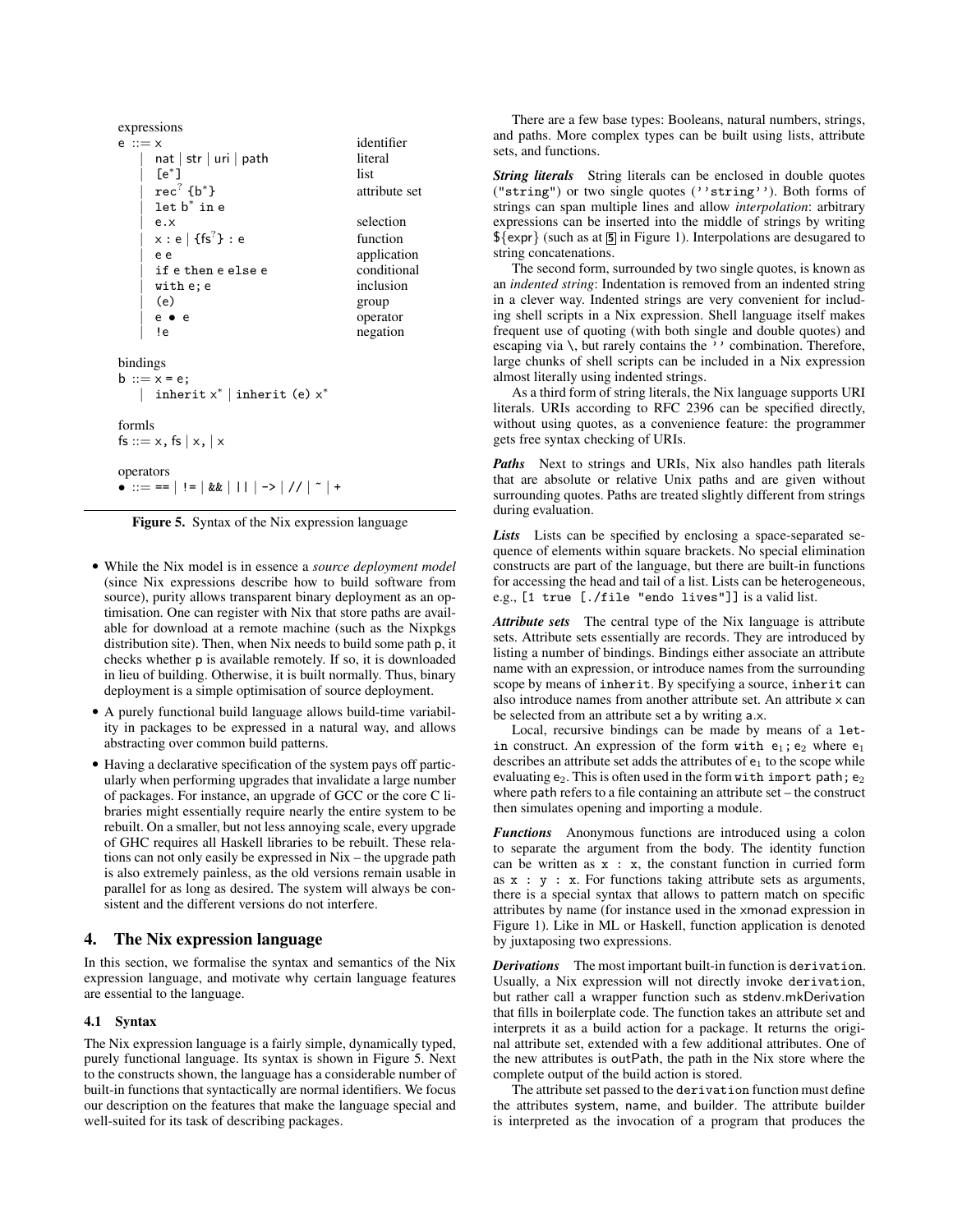$$
\begin{array}{ll}\n&\frac{e\rightarrow^* \{\vec{b}\} \quad x=e'\in \vec{b}}{e.x\rightarrow e'} & \text{(select)}\\ \n\vec{b}_s\equiv \{x=(\text{rec } \{\vec{b}_1\text{ } / \text{ } \vec{b}_2\})\text{ . } x\mid x\in \text{dom } (\vec{b}_1\cup \vec{b}_2)\}\quad \text{(rec)}\\ \n\text{rec } \{\vec{b}_1\text{ } / \text{ } \vec{b}_2\}\rightarrow \{\vec{b}_1[\vec{b}_s]; \vec{b}_2\}\n\end{array}\n\quad \text{(rec)}\\
$$
\n
$$
\frac{x\notin \text{dom } (\vec{b}_1\cup \vec{b}_2)}{1\text{ et } \vec{b}_1\text{ } / \text{ } \vec{b}_2\text{ } \text{ in } e\rightarrow (\text{rec } \{\vec{b}_1; x=e\text{ } / \text{ } \vec{b}_2\})\text{ . } x} & \text{(let)}\\
$$
\n
$$
\frac{e_1\rightarrow^* \{\vec{b}\}}{\text{with } e_1; e_2\rightarrow e_2[\vec{b}] } & \text{(with)}\\
$$
\n
$$
\frac{e_1\rightarrow^* x: e_3}{e_1 e_2\rightarrow e_3[x=e_2]} & \text{(apply1)}\\
$$
\n
$$
\frac{e_1\rightarrow^* \{\vec{x}\}: e_3 \quad e_2\rightarrow^* \{\vec{b}\} \quad \vec{b}\sim \vec{x}\rightarrow \vec{b}'}{e_1 e_2\rightarrow e_3[\vec{b}']}\n\end{array}\n\quad \text{(apply2)}
$$



$$
\frac{x = e \in \vec{b} \quad \vec{b} \sim \vec{x} \to \vec{b}'}{\vec{b} \sim x, \vec{x} \to x = e; \vec{b}'}
$$
 (matchnonempty)  

$$
\frac{\vec{b} \sim \vec{b} \sim \vec{c}}{\vec{b} \sim \vec{c} \to \vec{c}}
$$



package. The program is run in a very restricted build environment, but that environment is influenced by the other attributes in the attribute set passed to derivation: each attribute is converted into an environment variable of the same name. What exactly is passed depends on the type of the attribute:

Strings, URIs and natural numbers are passed verbatim. A path causes the referenced file to be copied to the store, and the corresponding store path is passed in the environment variable. That way, sources, configuration files, patches and other inputs to the build will all be part of the Nix store. Another derivation makes that derivation a dependency of the current derivation – the dependency is built first, and its output path is passed in the environment variable. Lists are flattened into space-separated strings. Finally, Booleans are passed as the empty string or 1.

#### 4.2 Semantics

We give an operational semantics for the Nix expression language by providing evaluation rules. The rules have the form  $e \rightarrow e'$ , reducing one expression to another. They always apply to the complete Nix expression under consideration. In other words, reduction proceeds as long as the full Nix expression constitutes a redex. We write  $e \rightarrow^* e'$  to denote that we can go from e to  $e'$  in many steps.

Next to syntactic transformation on Nix expressions, evaluation in Nix causes build actions to take place, such as described for the built-in function derivation above. Note that we see the build action as part of the evaluation, not a side-effect, as the Nix store can be seen as an on-disk extension of the "heap" of our language.

Listing all the reduction rules, especially for all the built-in functions and operators, would go beyond the space we have in this paper. We therefore give a few representative evaluation rules in Figure 6 that deal with functions and attribute sets.

*Desugaring of inheritance* For non-recursive attribute sets, the binding inherit x is syntactic sugar for a binding  $x = x$ . If a source is specified, for instance inherit (e) x, the desugaring is  $x = e.x$ . Multiple attributes can be inherited in a single statement. This is transformed into multiple bindings.

For recursive attribute sets, we have to be careful, because desugaring x : rec { inherit x;  $y = x$ ; } to x : rec {  $x = x$ ; y  $= x$ ; } would incorrectly introduce infinite recursion. Therefore, recursive attribute sets internally separate recursive attributes from non-recursive (i.e., inherited) attributes (we write this rec  ${b_1 /$  $b_2$ , and the above expression is desugared to x : rec { y = x; / x  $= x$ ; } where the x in the first binding points to the attribute bound in the second binding, but the x on the right hand side of the second binding points to the lambda-bound x. For the evaluation rules, we therefore assume that non-recursive attribute sets can be written in the form  $\{\vec{b}\}$  where each b is of the form  $x = e$ , and that recursive attribute sets are of the form rec  $\{\vec{b}_1 / \vec{b}_2\}$ .

*Operations on attribute sets* The rule (select) describes how attribute selection is reduced: the expression e must evaluate to an attribute set containing bindings  $\vec{b}$ . If there is a binding for the selected attribute x, the corresponding expression e' is returned.

The rule (rec) deals with unfolding a recursive attribute set. As explained above, only the bindings  $b_1$  are actually considered to be recursive. In these bindings, all references  $\times$  to names from the attribute set (written dom  $(\vec{b}_1 \cup \vec{b}_2)$ ) are substituted with their unfolding, i.e., a selection of the appropriate attribute  $x$  from the recursive set rec  $\{\vec{b}_1 / \vec{b}_2\}$  itself. We use a postfixed  $[\vec{b}]$  here to denote the simultaneous substitution where all free occurrences of the attributes bound in  $\mathbf b$  are replaced by their associated expressions. Note that the result of unfolding a recursive attribute set is always a non-recursive attribute set.

In rule (let), a let-statement can be reduced to a recursive attribute set where the body of the let is added as a fresh attribute. The body is then selected from that attribute set.

For a with-statement (with), we first reduce  $e_1$  into an attribute set with bindings  $\vec{b}$ . We then add the attributes defined in  $\vec{b}$  to the scope for evaluating  $e_2$  by simply substituting these attributes in  $e_2$ .

*Function application* On encountering a function application, the function  $e_1$  is reduced. There are two rules for function application, corresponding to the two forms of lambda abstraction in the syntax. If the function is of the form  $x : e_3$ , then rule (apply1) applies, and we substitute the argument  $e_2$  for  $\times$  in  $e_3$ .

If the function is defined via pattern matching on an attribute set (apply2), we also evaluate the argument  $e_2$  to an attribute set with bindings  $\vec{b}$ . We then match the bindings  $\vec{b}$  against the formals  $\vec{x}$ . The matching results in another set of bindings  $\vec{b}'$  which we then use as a substitution for the body of the function e3.

Rules for matching are shown in Figure 7. The rules (matchnonempty) and (matchempty) traverse the set of formals  $\vec{x}$ . Every formal  $x$  is individually matched against the bindings. Matching thus succeeds if  $\vec{x}$  is a subset of dom  $\vec{b}$  and computes the restriction b to the attributes in  $\vec{x}$ .

#### 4.3 Design decisions

After having described the Nix expression language and its operational semantics, let us now point out three concepts that we believe are really essential to the language: purity, laziness, and the use of attribute sets as a prominent type.

While many aspects of the language (for instance, the fact that it is dynamically and not statically typed) could certainly be changed, the idea of functional package management crucially requires the language to be pure. Laziness and attribute sets both help significantly in making the system convenient to use.

*Purity* NixOS relies on the fact that a specific Nix expression has one associated value that does not depend on the state of the system. The Nix expression language is different from typical programming languages in that some of the values associated with expressions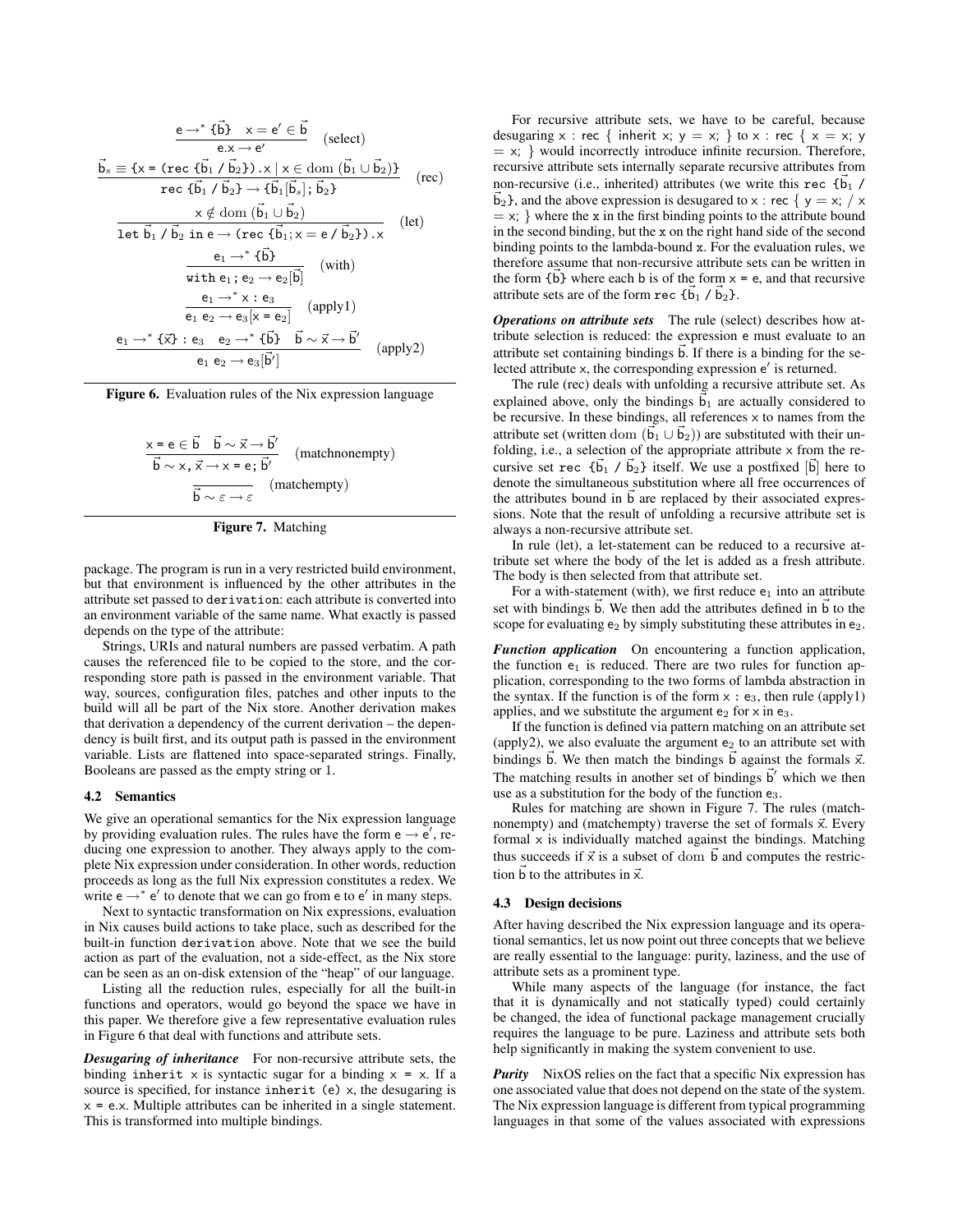are actually directory trees with files in it, but that does not change the fact that one (and only one) value is associated with a Nix expression describing a derivation.

This referential transparency gives us the possibility to identify a package with the Nix expression that builds it. When we evaluate the same Nix expression multiple times – whether in a single computation or in different ones – we can reuse the previous result because it cannot have changed. We can even download precomputed results (i.e., precompiled binary packages) from other systems if desired. Purity also implies that different build actions performed at the same time do not influence each other, thus the Nix evaluator can easily schedule builds to run in parallel. Parallel builds are enabled by default, for instance, to distribute Nixpkgs builds on our compile farm among available machines and cores. By contrast, in Make (Feldman 1979), enabling parallel builds is not safe in general because build actions often interfere with each other.

Another aspect of purity is the integrity of the Nix store. Nix maintains full control over the references that packages in the Nix store have to other packages. All such references are fixed, i.e., they cannot be modified, and also the contents of the Nix store are immutable. This allows us to keep packages from randomly picking up untracked dependencies that might lead to unpredictable system failures. It also ensures that we can use garbage collection to identify unused packages and safely remove them.

Because purity is so central to NixOS, we discuss in Section 6.2 how we ensure that build actions are pure.

*Laziness* Evaluation of a derivation means performing a build action, and build actions can be quite expensive: some packages require a significant amount of sources to be downloaded from the internet, others take several hours to compile. It is therefore of utmost importance that a package is only built if it is necessary.

Only this allows us to write Nix expressions in a convenient style: Packages are described by Nix expressions and these Nix expressions can freely be passed around in a Nix program – as long as we do not access the contents of the package, no evaluation and thus no build will occur. For instance, the whole of the Nix packagages collection is essentially one attribute set where each attribute maps to one package contained in the collection. It would be unthinkable to require the entire collection of packages to be built if only one attribute was selected.

Moreover, Nix expressions typically contain more than just the plain build descriptions – they store meta-information about the packages as well, such as their version number, their homepage, or a description of the package. If we could not access that information without first building the package, the system would not be practicable to use.

*Attribute sets* Attribute sets are very convenient because they are so versatile. Most importantly, they give us named arguments. For a language such as Nix, where most of the functions are first-order functions taking a possibly very large number of dependencies, it would be extremely inconvenient if all the arguments had to be specified in a specific order. Package dependencies do not usually have a natural total order, and as a Nix expression evolves, the number of dependencies often changes. Being able to refer to dependencies by name is therefore nearly a must.

Furthermore, attribute sets can be used to simulate a whole number of other powerful language concepts easily: for example, they can be used as both modules and objects, without having to add a huge number of additional language concepts.

Attribute sets also give us a form of subtyping. We can, for instance, bundle together a number of packages in a set and pass it to a function that expects only a subset of those packages.

The reader may wonder if the Nix expression language could have been implemented as an embedded DSL (e.g., in Haskell). For

```
pkgs.writeText "ssh_config" ''
  SendEnv LANG LC_ALL ...
  ${if config.services.sshd.forwardX11 then ''
    ForwardX11 yes
    XAuthLocation ${pkgs.xorg.xauth}/bin/xauth
  '' else ''
    ForwardX11 no
  ''}
''
```
Figure 8. Nix expression to build ssh\_config

instance, Sloane (2002) embedded a similar build language (based on Odin (Clemm 1986)) in Haskell. This is certainly possible, but it would be painful to use: for instance, features such as string interpolation or functions over attribute sets would not be available.

### 5. NixOS

In Section 3 we saw that the purely functional approach of the Nix package manager solves many problems that plague "imperative" package management systems. We have previously used Nix as a package manager under existing Linux distributions and other operating systems, such as Mac OS X, FreeBSD and Windows to deploy software alongside the "native" package managers of those systems. In this section we describe NixOS, a Linux distribution entirely built on Nix. It uses Nix not just for package management but also to build all other static parts of the system. This extension follows naturally: while Nix derivations typically build whole packages in an atomic action, they can build any file or directory tree so long as it can be built in a pure way. For instance, most configuration files in /etc in a typical Unix system do not change dynamically at runtime and can therefore be built by a derivation.

For example, the expression in Figure 8 generates a simple configuration file (ssh config) for the SSH client program in the Nix store (i.e., /nix/store/hash-ssh\_config). The helper function pkgs.writeText returns a derivation that builds a single file in the Nix store with the specified name and contents. The contents in this case is a string containing an interpolation that return different file fragments depending on configuration options set by the user (discussed below). Namely, if the option services.sshd.forwardX11 is enabled, the SSH option ForwardX11 should be set to yes, and furthermore SSH must be able to find the xauth program (to forward X11 authentication credentials to the remote machine). This means that this configuration file *has an optional dependency on the* xauth *package*: depending on a user configuration option, the configuration file either does or doesn't reference xauth. This kind of dependency between a configuration file and a software package is generally not handled by conventional package managers, since they don't deal with configuration files in the same formalism as packages: packages can have dependencies, but configuration files cannot. In Nix, they are all derivations and therefore treated in the same way. As a concrete consequence, the xauth package won't be garbage-collected if ssh config refers to it — an important constraint on the integrity of the system.

When we build this expression, a possible result might be

#### SendEnv LANG LC\_ALL ...

ForwardX11 yes

XAuthLocation /nix/store/j1gcgw...-xauth-1.0.2/bin/xauth

It is worth noting that due to laziness, xauth will be built if and only if config.services.sshd.forwardX11 is true. Thus, the *laziness of the Nix expression language directly translates to laziness in building packages*. This is a crucial feature: while xauth is a tiny package, many NixOS configuration options trigger huge dependencies. For instance, the option services xserver enable  $=$  true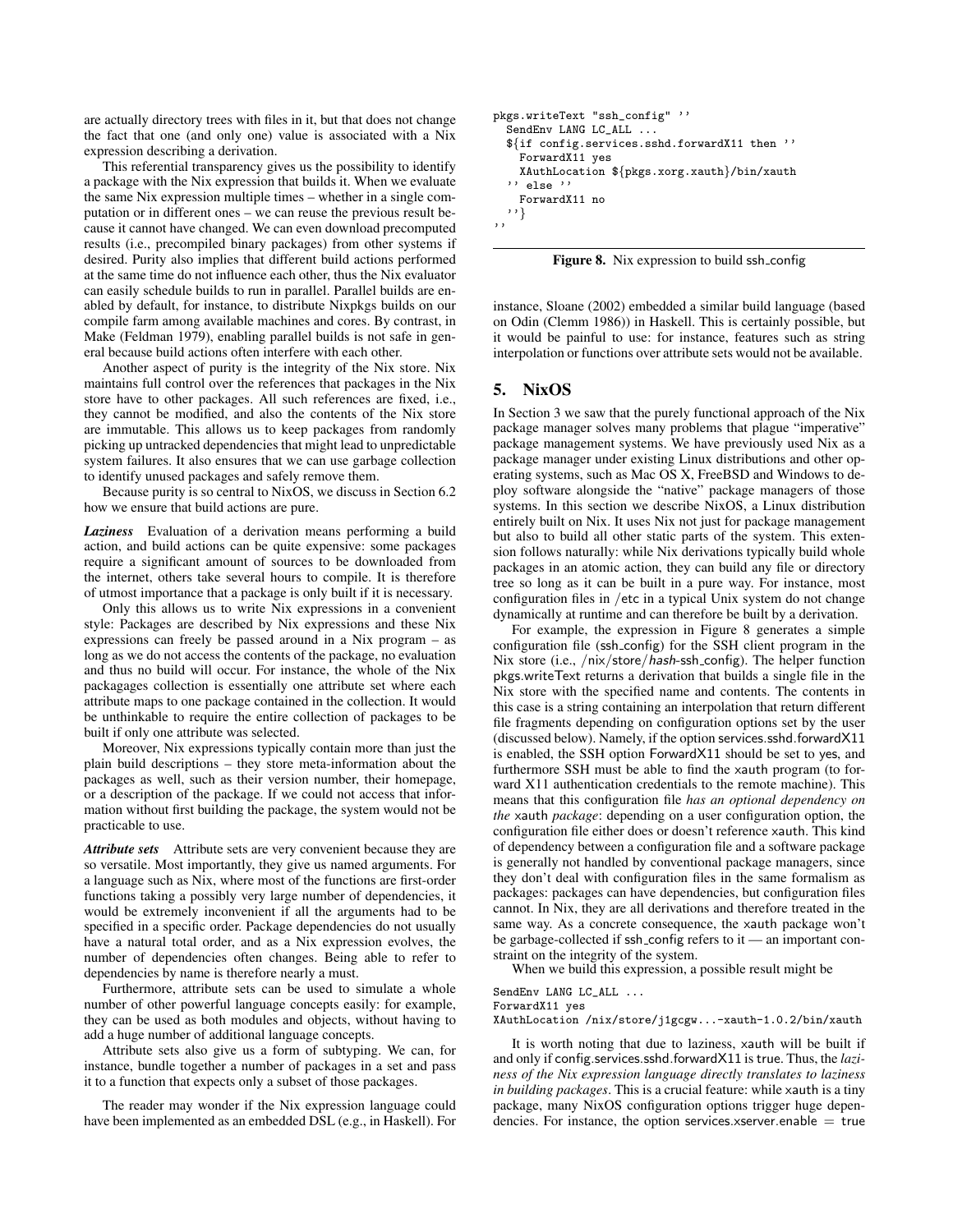will cause a dependency on the X11 server (large), while services.xserver.sessionType  $=$  "kde" will bring in the K Desktop Environment (very large).

*Building a system, declaratively* NixOS thus consists of a set of Nix expressions that return derivations that build the various parts that constitute a Linux system: static configuration files, boot scripts, and so on. These build upon the software packages already provided by Nixpkgs. Figure 9 shows a graph of a small subset of the derivations that build NixOS. Each arrow  $a \rightarrow b$  means that the output of derivation  $a$  is an input to derivation  $b$ . Italic nodes denote derivations that build configuration files; bold nodes build Upstart service descriptions (see below); dotted nodes are scripts; dashed nodes are various helper derivations that compose logical parts of the system; and all other nodes are software packages. However, this distinction is entirely conceptual. As far as Nix is concerned, they are all derivations: pure, atomic build actions.

Among the points of interest in the graph are the following:

• The Linux kernel (kernel), along with external kernel modules (drivers and other kernel extensions in the Linux model) such as the NVIDIA graphics drivers (nvidiaDrivers) and the Intel Wireless drivers (iwlwifi) that depend on it. These are part of Nixpkgs. A very nice consequence of the purely functional approach is that an upgrade of the kernel (i.e., a change to the Nix expression that builds the kernel) will trigger a rebuild of all dependent external kernel modules. This is in contrast to many other Linux distributions, where a common scenario is that one upgrades the kernel and then discovers that the X server will not start anymore because the NVIDIA drivers were not rebuilt. This is not possible here. (Of course the external modules might not be compatible with the new kernel, but such a problem usually manifests itself at build time; and one cannot activate a new configuration unless *all* of it builds successfully.)

A small wrapper component (modulesTree) combines (through symlinks) the kernel modules from the kernel package with those from the external module packages in a single directory tree. This is necessary because the kernel module loading command modprobe expects all modules to live in a single directory tree. This is an example of how we circumvent the impure models of various tools and applications: modprobe espouses an impure model where modules from various packages are statefully installed in an existing directory. modulesTree turns this into a purely functional discipline.

• The derivation initrd builds the *initial ramdisk* necessary for booting the system. NixOS, as most modern Linux distributions, has the following boot process. The machine's BIOS loads the boot loader Grub (http://www.gnu.org/software/ grub/). Grub then lets the user choose the operating system to boot, and in the case of Linux, loads the kernel and the initial ramdisk. The latter contains a small root filesystem containing everything necessary to allow the real filesystem to be mounted. Notably, it must contain any kernel modules for the hardware containing the filesystem (e.g. drivers for SCSI or USB), the filesystem itself (e.g. ext3) and perhaps other modules such as network drivers for remote booting. The initrd thus is not fixed, but depends on the hardware configuration of the user. It therefore contains a copy of the closure under the module dependency relation of the set of modules needed (e.g. ["ext3" "ata\_piix" "sd\_mod"] for a Dell Latitude D630).

Furthermore, the initial ramdisk contains a boot script called stage1Init, which loads the kernel modules, runs the filesystem checker fsck if needed, mounts the root filesystem, and passes control to the final boot script stage2Init.

```
{ntp, modprobe, glibc, writeText, servers}: 12
let
  stateDir = "/var/lib/ntp";
  ntpUser = "ntp";
  config = writeText "ntp.conf" '' \boxed{13}driftfile ${stateDir}/ntp.drift
    ${toString (map (srv: "server $srv\n") servers)}
  '';
in
\{ 14
  name = "ntpd";
  users = \begin{bmatrix} 15 \end{bmatrix}\{ name = ntpUser;uid = (import ../system/ids.nix).uids.ntp;
      description = "NTP daemon user";
    }
  ];
  job = '' 16
    description "NTP daemon"
    start on ip-up
    stop on ip-down
    start script 17
        mkdir -m 0755 -p ${stateDir}
        chown ${ntpUser} ${stateDir}
         # Needed to run ntpd as an unprivileged user.
        ${modprobe}/sbin/modprobe capability || true
    end script
    respawn {\frac{18}{\pi}}/bin/ntpd -n -c {\frac{18}{\pi}}-u ${ntpUser}:nogroup -i ${stateDir}
  '';
}
```
Figure 10. ntp.nix: Nix expression generating the NTP Upstart job

• A running system consists primarily of a set of *services*, such as the X server, the DHCP client, the SSH daemon, and many more. On NixOS, these are started and monitored by Upstart (http://upstart.ubuntu.com/), which provides the init process that starts all other processes. Upstart reads specifications of system services from /etc/event.d and runs the commands for each service when appropriate. Services can have dependencies on eath other, e.g., the SSH daemon should be started when networking comes up.

The Upstart service descriptions in /etc/event.d are built by Nix expressions. Figure 10 shows the expression that builds the service that runs the Network Time Protocol (NTP) client, which synchronises the clock against those of a set of NTP servers. It is a function  $\boxed{12}$  that takes as inputs the software dependencies (such as the ntp package) and a configuration option servers specifying the hostnames or IP addresses of the NTP servers to use. It returns an attribute set containing various properties of the service, such as its name, a set of user accounts  $\overline{15}$  that must be created for this service (by the activation script, discussed below), and the text of the Upstart service in the format expected by Upstart 16.

There are two points of interest in the NTP service that are representative of NixOS in general. First, it is self-initialising and idempotent: at startup  $\overline{17}$ , it creates the environment needed by the ntpd daemon, such as the directory /var/lib/ntp. This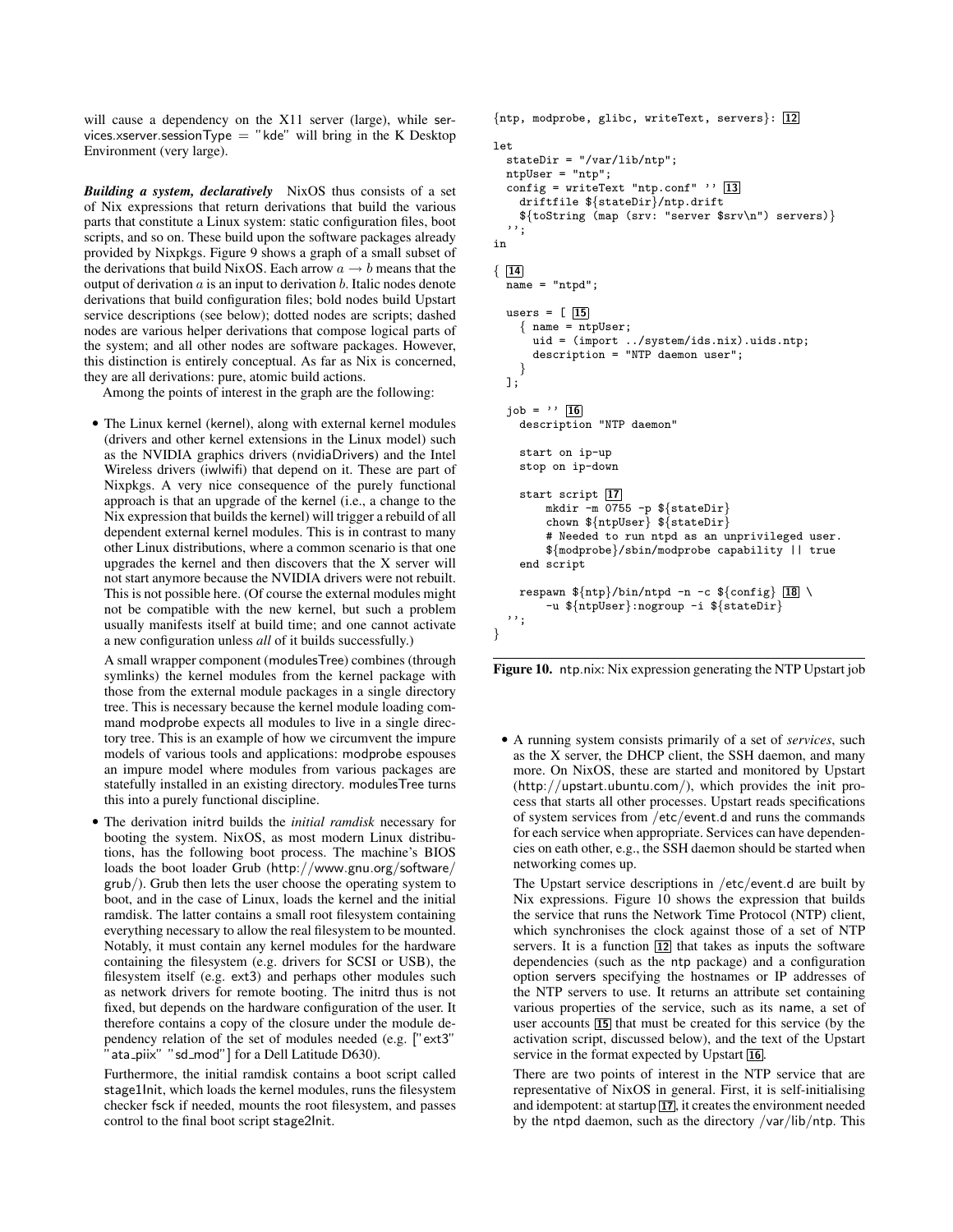

Figure 9. A small part of the dependency graph of the derivations that build NixOS



Figure 11. Outputs of derivations related to the NTP service, as well as the system profile

obviates the need for post-install scripts used in other package managers and allows switching between configurations.

Second, the configuration file for the daemon is not stored in /etc/ntp.conf, but in the Nix store, built by the writeText helper function  $\overline{13}$ . The path of the generated ntp.conf in the store is directly substituted in the generated Upstart service file through the string interpolation at  $\boxed{18}$ . While this is not a big deal for the NTP service, it is very important for other services: for instance, it makes it trivial to run multiple web servers sideby-side, such as production and test instances, simply by instantiating the appropriate function multiple times with different arguments. The use of "global variables" such as /etc/ntp.conf would preclude this. Figure 11 shows the outputs of the derivations for the NTP service.

- By contrast to ntp.conf, some files *are* still needed in /etc, mostly because they are "cross-cutting" configuration files that cannot be feasibly passed as build-time dependencies to every derivation. Some constitute *mutable state* that aren't dealt with in the functional model at all, such as the system password file /etc/passwd or the DNS configuration file /etc/resolv.conf, which must be modified at runtime. However, others are static (only change as a result of explicit reconfigurations) but still crosscutting, such as the static host name resolution list /etc/hosts. These are built by Nix expressions and stored in the Nix store. The etc derivation in Figure 9 takes as inputs the files that are needed in /etc and combines them into a tree of symlinks. Later, the activation script (described below) copies these symlinks into /etc.
- systemPath is a set of symlinks to selected packages and is placed in the users' PATH environment variable. Since it is constructed by a Nix expression, it enables declarative package management. By contrast, manual package management actions like nix-env -i (Section 3) are stateful and don't use a declarative specification to define the set of installed packages.
- Building a NixOS configuration is entirely pure; it only computes values (files and directories) in the Nix store. But to *activate* a configuration requires actions to be performed; system services must be started or stopped, user accounts for system services must be created, symlinks in /etc must be created (see above), and so on. This is done by the *activation script* (built by derivation activateConfiguration).
- The stage 2 initialisation script (stage2Init) performs boot-time initialisation and runs the activation script.
- Finally, the system derivation itself simply creates symlinks to its inputs, e.g. \$out/kernel links to the kernel image.

Thus, given the top-level Nix expression for NixOS (installed in /etc/nixos/nixos/default.nix), the commands

- \$ nix-build /etc/nixos/nixos -A system
- \$ ./result/activate

build the entire configuration, including all software dependencies, configuration files, Upstart jobs, etc., leaving a symlink result in the current directory; and then run the activation script. When switch-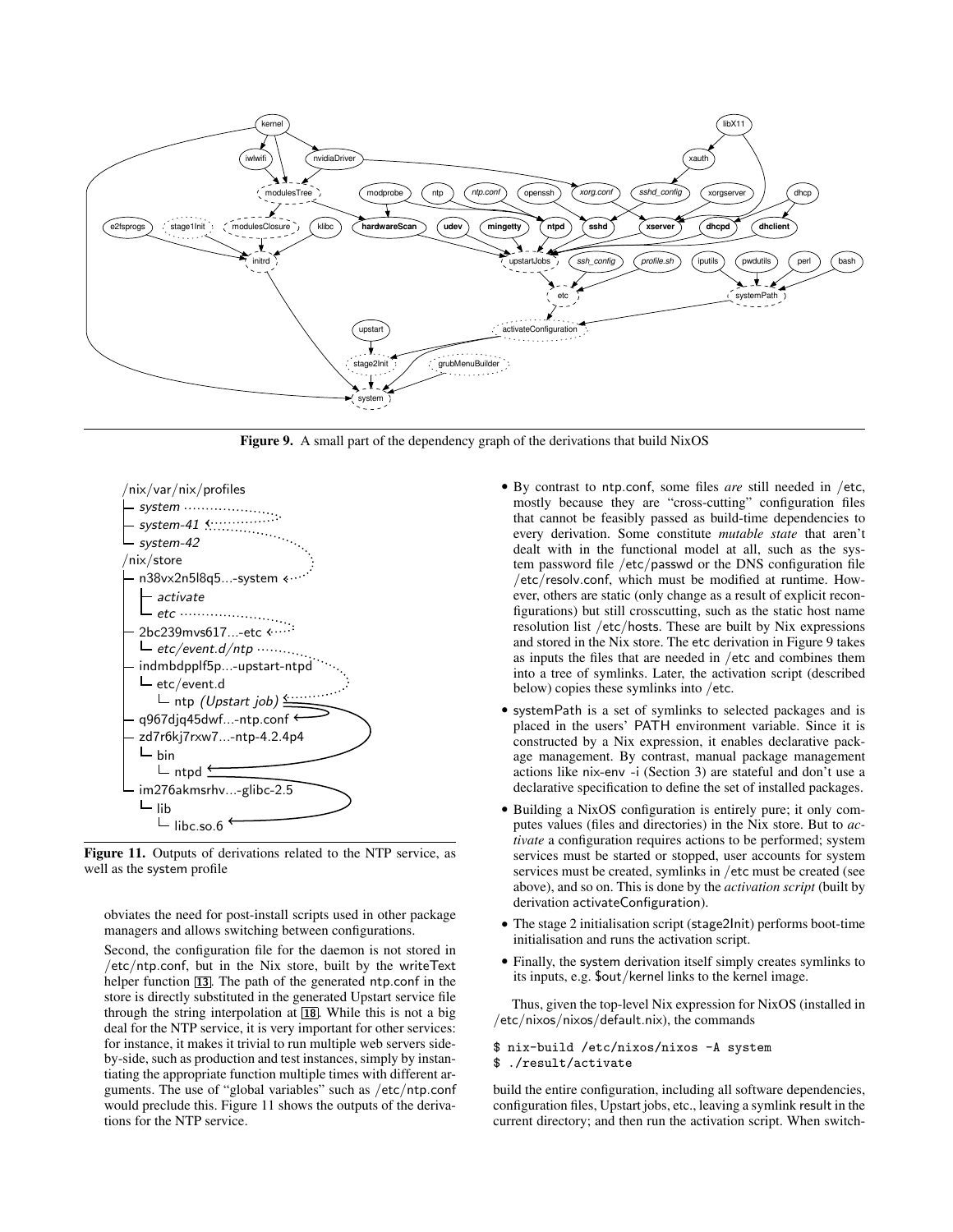```
{
  boot = \{grubDevice = "/dev/sda";
    kernelModules = ["fuse" "kvm-intel"];
  };
 fileSystems = [
    \{ mountPoint = "/";
      device = "/dev/sda1";
    }
 ];
  services = {
    sshd = \{enable = true;forwardX11 = true;};
    xserver = \{enable = true;
      videoDriver = "nvidia";
      sessionType = "kde";
    };
 };
}
```
Figure 12. configuration.nix: NixOS configuration specification

ing to the new configuration, the activation script stops any Upstart services that have disappeared in the new configuration, starts new services, restarts services that have changed, and leaves all other services untouched. It can determine precisely which services have changed by comparing the store paths of the Upstart service files: if they are different, then by definition some input in the dependency graph of the service changed, and a restart may be needed.

*Using NixOS* Of course, we cannot expect the average user to reconfigure her system by editing the various Nix expressions in Figure 9, then rebuilding the configuration. Instead, NixOS has a single configuration file, /etc/nixos/configuration.nix, that contains a nested attribute set specifying all configuration pertaining to the user's system. An example of this configuration file is shown in Figure 12. This expression is passed as an argument to the top-level NixOS expression, /etc/nixos/nixos/default.nix, which distributes its attributes to the appropriate subexpressions. For instance, the attribute services.sshd.forwardX11, seen above, is distributed to the function that builds the file ssh config.

The configuration of the system is updated by editing configuration.nix and then running

#### \$ nixos-rebuild switch

which builds the system attribute of the top-level NixOS expression, installs it in the profile /nix/var/nix/profiles/system, and then runs its activation script. The profile (see Section 3) is used to enable rollbacks to previous configurations. Figure 11 shows the symlinks from the profile to the configuration in the Nix store.

Alternatively, one can run the command nixos-rebuild test. This will build and activate the configuration without installing it in the profile. Thus, rebooting the system will automatically cause a rollback to the current configuration in the system profile.

The system profile is used to generate the boot menu of the Grub boot loader. Each non-garbage-collected configuration is made available as a menu entry (see Figure 13). This allows the user to recover trivially from bad upgrades (such as those that render the system unbootable). A system can be rolled back without rebooting by doing nix-env --rollback -p /nix/var/nix/profiles/system and running the activation script.

NixOS itself is currently upgraded simply by updating the Nix expressions in /etc/nixos from the Nix Subversion repository, i.e. by doing svn up /etc/nixos/\*.



Figure 13. The Grub boot menu for a NixOS machine

# 6. Evaluation

In this section, we reflect upon the extent to which the purely functional model "works", i.e., can be used to implement a useful system, to what extent Nix derivations are pure, and to what extent we need to compromise on purity.

#### 6.1 Status

NixOS is not a proof-of-concept: it is in production use on a number of desktop and server machines. Sources and ISO images of NixOS for i686 and x86 64 platforms are available at http://nixos.org/. As of March 2008, the Nix Packages collection (on which NixOS builds) contains Nix expressions for some 1350 packages. These range from basic components such as the C library Glibc and the C compiler GCC to end-user applications such as Firefox and OpenOffice.org. NixOS has system services for running X11 (including the 3D window manager Compiz, KDE and parts of Gnome), Apache, PostgreSQL and many more. NixOS is fairly unique among Linux distributions in that it allows nonroot users to install software, thanks in part to the purely functional approach, which enables some strong security guarantees (Dolstra 2005, Section 3).

To provide some sense of the size of a typical configuration (a laptop running X11, KDE and Apache, among other things<sup>1</sup>): the build graph rooted at the top-level system attribute in /etc/nixos/nixos/default.nix consists of 707 derivations (408 excluding fetchurl derivations) and 196 miscellaneous source files. The closure of the output of the system derivation (i.e., its runtime dependencies) consists of 340 store paths with a total size of 1053 MiB. Thus 367 of the 707 derivations are build-time-only dependencies, such as source distributions, compilers and parser generators. The evaluation of system imports 290 Nix expression files in the NixOS and Nixpkgs trees, and takes 2.4 seconds of CPU time on a Core 2 Duo 7700.

#### 6.2 Purity

The goal of NixOS was to create a Linux distribution built and configured in a purely functional way. Thus build actions should be deterministic and therefore reproducible, and there should be no "global variables" like /bin that prevent multiple versions of pack-

<sup>1</sup> Revision 11437 of the configuration at https://svn.nixos.org/repos/ nix/configurations/trunk/misc/eelco-dutibo.nix.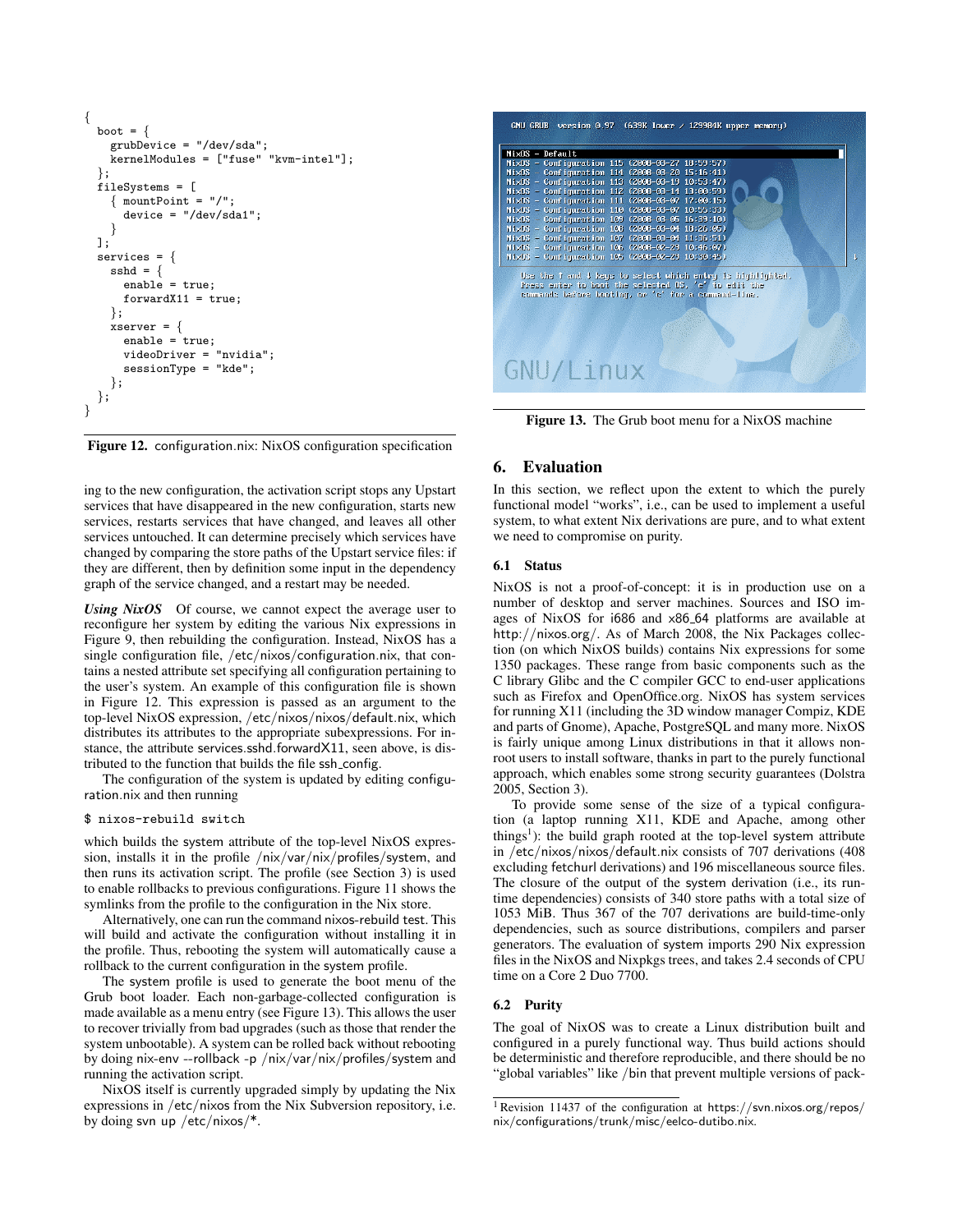ages and services to exist side-by-side. There are several aspects to evaluating the extent to which we reached those goals.

*Software packages* Nix has no /bin, /usr, /lib, /opt or other "stateful" directories containing software packages, with a single exception: there is a symlink /bin/sh to an instance of the Bash shell in the Nix store. This symlink is created by the activation script. /bin/sh is needed because very many shell scripts and commands refer directly to it; indeed, the C library function system() has a hard-coded reference to /bin/sh. To our surprise, /bin/sh is the *only* such compromise that we need in NixOS. Other hard-coded paths in packages (e.g., references to /bin/rm or /usr/bin/perl) are much less common and can easily be patched on a per-package basis. Such paths are uncommon in widely used software because they are not portable in any case (e.g., Perl is typically, but not always installed in /usr/bin/perl). They are relatively more common in Linux-specific packages that we needed to add to Nixpkgs to build NixOS.

An interesting class of packages to support are binary-only packages, such as Adobe Reader and many games. While Nix is primarily a source-based deployment system (with sharing of pre-built binaries as a transparent optimisation, as discussed in Section 3), binary packages can be supported easily: they just have a trivial build action that unpacks the binary distribution to \$out. However, such binaries won't work as-is under NixOS, because ELF binaries (which Linux uses) contain a hard-coded path to the dynamic linker used to load the binary (usually /lib/ld-linux.so.2 on the i386 platform), and expect to find dependencies in /lib and /usr/lib. None of these exist on NixOS for purity reasons. To support these programs, we developed a small utility, patchelf, that can change the dynamic linker and RPATH (runtime library search path) fields embedded in executables. Thus, the derivation that builds Adobe Reader uses patchelf to set the acroread program's dynamic linker to /nix/store/...-glibc-.../lib/ld-linux.so.2 and its RPATH to the store paths of GTK and other needed libraries passed as function arguments to the derivation.

*Configuration data* NixOS has many fewer configuration files in /etc than other Linux distributions. This is because most configuration files concern only a single daemon, which almost always has an option to specify the full path to the configuration file in the Nix store directly (such as ntpd -c \${config} in Figure 10). What remains is cross-cutting configuration files, which, as discussed in Section 5, are built purely but then symlinked in /etc by the configuration's activation script. The configuration above has just 39 such symlinks.

*Mutable state* NixOS does not have any mechanism to deal directly with mutable state, such as the contents of /var. These are managed by the activation script and the system services in a standard, stateful way. Of course, this is to be expected: the *running* of a system (as opposed to the configuration) is inherently stateful.

*Runtime dependencies* In Nix, we generally try to *fix runtime dependencies at build time.* This means that while a program may execute other programs or load dynamic libraries at runtime, the paths to those dependencies are hard-coded into the program at build time. For instance, for ELF executables, we set the RPATH in the executable such that it will find a statically determined set of library dependencies at runtime, rather than using a dynamic mechanism such as the LD LIBRARY PATH environment variable to look up libraries. This is important, because the use of such dynamic mechanisms makes it harder to run applications with conflicting dependencies at the same time (e.g., we might need Firefox linked against GTK 2.8 and Thunderbird linked against GTK 2.10). It also enhances determinism: a program will not suddenly behave differently on another system or under another user account because environment variables happen to be different.

However, there is one case in NixOS and Nixpkgs of a library dependency that *must* be overridable at runtime and cannot be fixed statically: the implementation of OpenGL to be used at runtime (libGL.so), which is hardware-specific. We build applications that need OpenGL against Mesa, but add the impure (stateful) path /var/run/opengl-driver to the RPATH. The activation script symlinks that path to the actual OpenGL implementation selected by the configuration (e.g., nvidiaDriver) to allow programs to use it.

*Build actions* The Nix *model* is that derivations are pure, that is, two builds of an identical derivation should produce the same result in the Nix store. However, in contemporary operating systems, there is no way to actually enforce that model. Builders can use any impure source of information to produce the output, such as the system time, data downloaded from the network, or the current number of processes in the system as seen in /proc. It is trivial to construct a contrived builder that does such things. But build processes generally do not, and instead are fairly deterministic; impure influences such as the system time generally do not affect the runtime behaviour of the package in question.

There are however frequent exceptions. First, many build processes are greatly affected by environment variables, such as PATH or CFLAGS. Therefore we clear the environment before starting a build (except for the attributes declared by the derivation, of course). We set the HOME environment variable to a non-existent directory, because some derivations (such as Qt) try to read settings from the user's home directory.

Second, almost all packages look for dependencies in impure locations such as /usr/bin and /usr/include. Indeed, the undeclared dependencies caused by this behaviour are what motivated Nix in the first place: by storing packages in isolation from each other, we prevent undeclared build-time dependencies. In five years we haven't had a single instance of a package having an undeclared build-time dependency on another package *in the Nix store*, or having a runtime dependency on another package in the Nix store not detected by the reference scanner. However, with Nix under other Linux distributions or operating systems, there have been numerous instances of packages affected by paths outside the Nix store. We prevent most of those impurities through a wrapper script around GCC and ld that ignores or fails on paths outside of the store. However, this cannot prevent undeclared dependencies such as direct calls to other programs, e.g., a Makefile running /usr/bin/yacc.

Since NixOS has no /bin, /usr and /lib, the effect of such impurities is greatly reduced. However, even in NixOS such impurities can occur. For instance, we recently encountered a problem with the build of the dbus package, which failed when /var/run/dbus didn't exist.

As a final example of impurity, some packages try to install files under a different location than \$out. Nix causes such packages to *fail deterministically* by executing builders under unprivileged UIDs that do not have write permission to other store paths than \$out, let alone paths such as /bin. These packages must then be patched to make them well-behaved.

To ascertain how well these measures work in preventing impurities in NixOS, we performed two builds of the Nixpkgs collection<sup>2</sup> on two different NixOS machines. This consisted of building 485 non-fetchurl derivations. The output consisted of 165927 files and directories. Of these, there was only one *file name* that differed between the two builds, namely in mono-1.1.4: a directory gac/IBM.Data.DB2/1.0.3008.37160\_7c307b91aa13d208 versus 1.0.3008.40191\_7c307b91aa13d208. The differing number is likely derived from the system time.

 $2$  To be precise, the i686-linux derivations from build-for-release.nix in revision 11312 of https://svn.nixos.org/repos/nix/nixpkgs/branches/ purity-test.